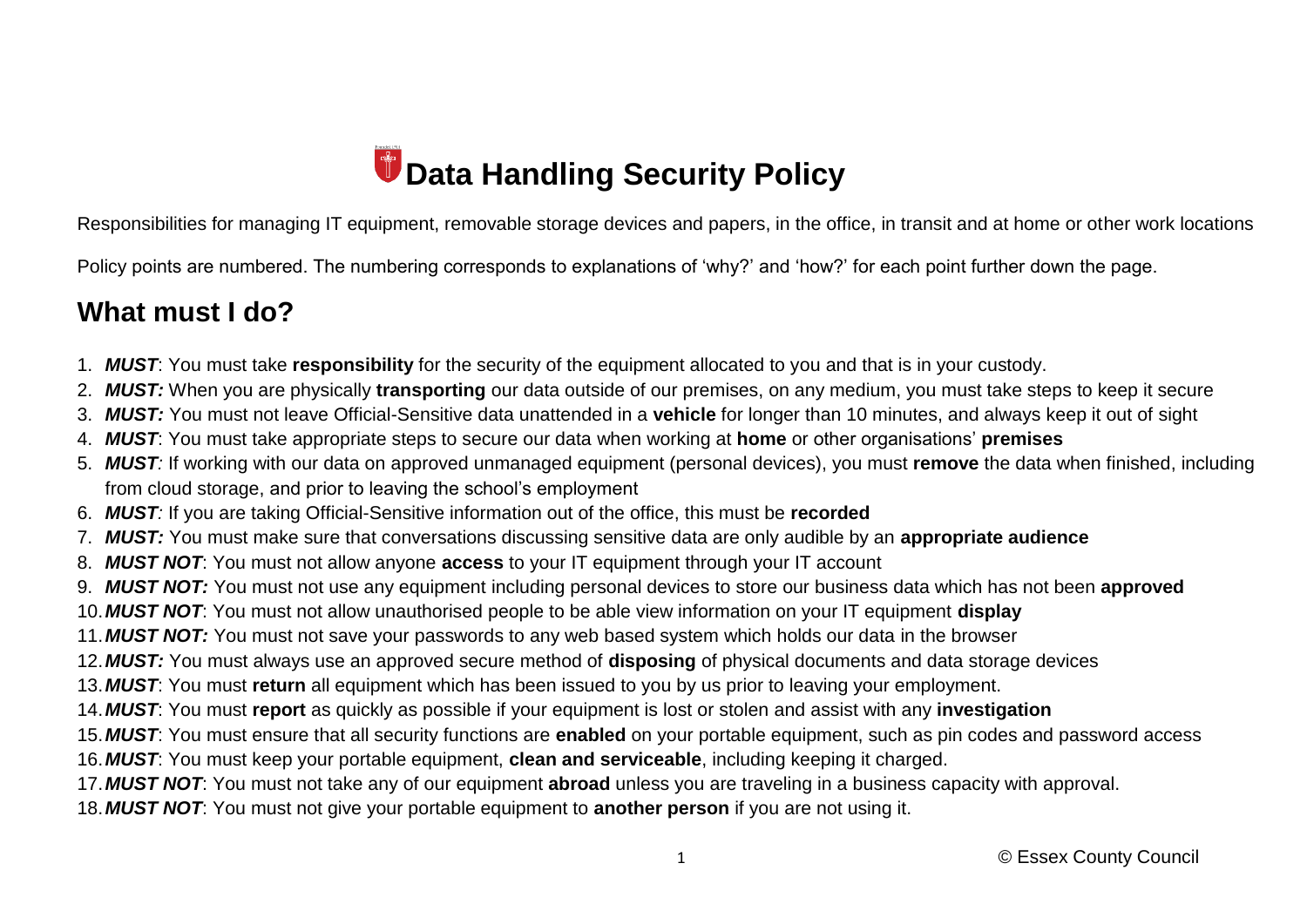19.*MUST*: You must immediately raise as a security incident any loss, unlawful access or theft of the data we are responsible for.

## **Why must I do it?**

- 1. You are the custodian of the equipment; it is your responsibility to keep it physically secure.
- 2. To prevent any accidental loss (for example papers or removable media accidentally falling out of bags), or theft (by exposing papers or equipment by not securing them properly). Although laptops are encrypted, it is still possible for a motivated criminal with technical knowledge to access data.
- 3. Experience in investigation of thefts at employee homes has shown that if equipment is left in plain view it will be taken, whereas storing away out of sight when not in use results in fewer cases of theft.
- 4. To prevent accidental loss, unauthorised use and theft in your home and whilst in other Organisations' premises
- 5. School data may become available to unauthorised persons. Data in the browser cache or temporary file storage may be useable by other subsequent users of the same device.
- 6. To make sure that others know who has custody of important information at all times
- 7. We have a duty even within our premises to make sure that personal data is only made available to those with the business need to access it. This applies verbally as well as in recorded form.
- 8. All activity on your IT account is assumed to be yours. Logs of activity are maintained. You are accountable for any wrongdoing through your account.
- 9. Equipment purchased through us will have appropriate technical security installed or will have best practice guidance on how to use the equipment securely. Only personal equipment which has been approved by the school can process school data
- 10.Unauthorised people may be able to see sensitive information on your screen.
- 11.This introduces the risk of someone who can gain access to your device also getting easy access to the data on your work emails
- 12.Secure destruction processes safeguard the information stored on IT devices and physical documents and prevent data being accessed by unauthorised persons
- 13.Providing such items is costly and represents a data security risk. We reserve the right to treat instances of refusing to return such items as theft.
- 14.This enables to promptly remove data from devices remotely, therefore reducing the risk. Such investigations may lead to disciplinary action, and in extreme circumstances could lead to the service area seeking financial remuneration. Having all the information about a security incident helps us to resolve it quickly and take the appropriate action to manage any risks of information being lost.
- 15.Such measures help keep the device and information available on it secure.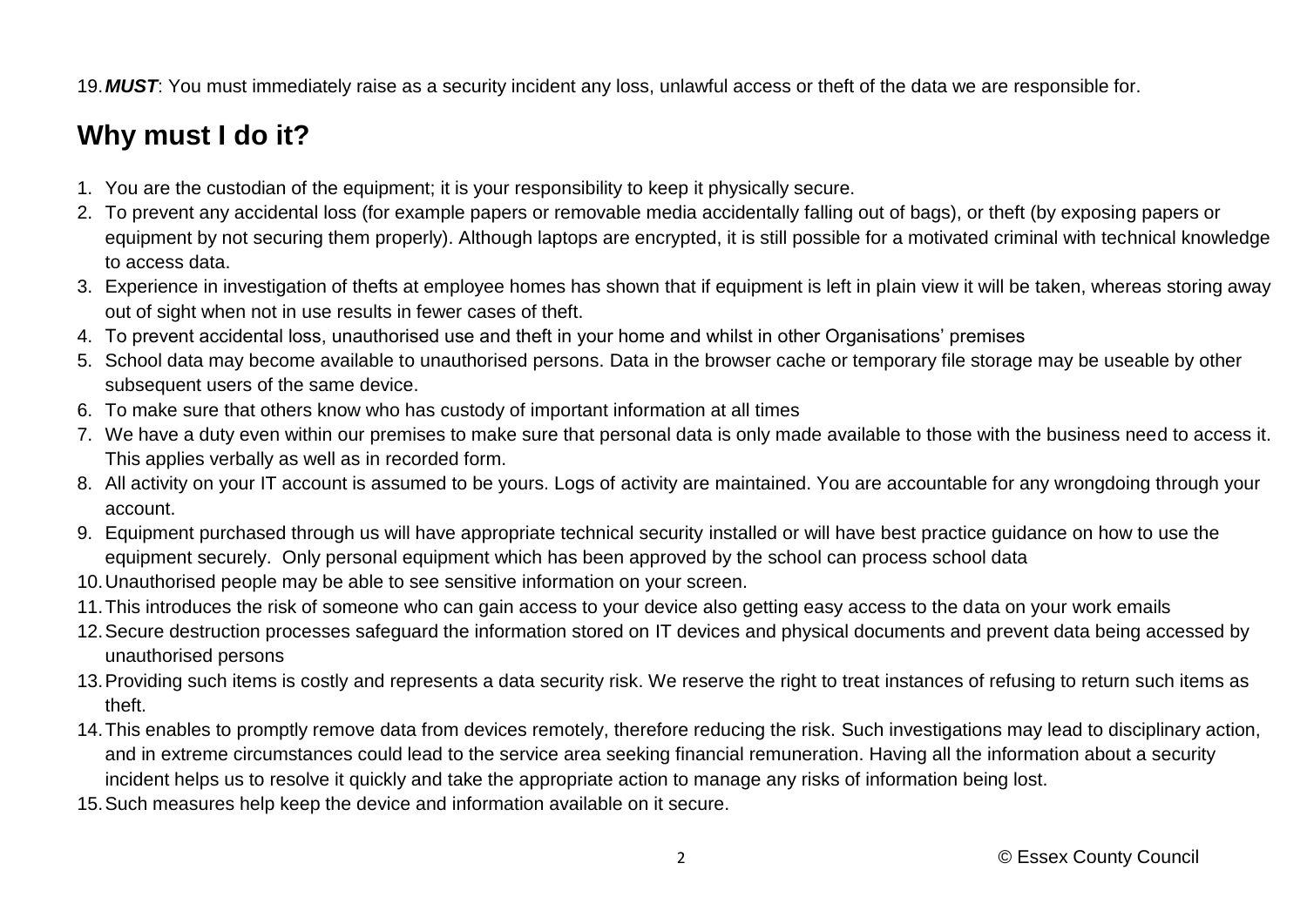16.Correct use and basic maintenance helps us gain best value from the investment we make in our equipment.

- 17.We need to be aware of any risk of using our equipment abroad, especially in countries who do share common legislation to safeguard personal data, and where internet services may expose our devices and therefore our network to malicious threats. There may also be costs involved in replacing equipment which is subject to precautionary measures on your return. The costs of reviewing requests and replacing equipment are not appropriate for instances of employees wanting to use equipment whilst on holiday. Business continuity cover arrangements and delegation should be able to manage instances of leave.
- 18.Portable equipment is asset managed across our estate and assigned to an individual. Being able to accurately evidence who holds what equipment is an important assurance we give to the Information Commissioners Office over our ability to manage our assets and the information available on them.

19.Reporting security incidents allows us to manage our risks and ensure that we take step to avoid similar occurrences.

### **How must I do it?**

- 1. By following the points in this policy
- 2. This relates to paper files, phones, laptops and other removable media such as USB memory sticks, discs and external hard drives. Use equipment which reduces physical effort in order to appropriately manage the risk of overloading or forcing a tenuous hold over physical documents which can result in accidental loss of control over the information. Items should not be visible to others; even partially. This means they should be secured within an appropriate bag or other robust container. Laptop bags are suitable, ensuring that zip compartments are closed concealing the contents. Employees frequently needing to transport quantities of information that are too bulky to carry under full control and/or transporting Official-Sensitive data must review with their manager the need for being supplied with wheeled suitcase-style equipment with code locks to further secure the information.
- 3. Items such as paper files, phones, laptops and other removable media left in a vehicle should only be unattended for a short period of time (maximum of 10 minutes for Official-Sensitive information) and must be kept out of sight (not visible to anyone looking in through a vehicle window). Locked in a boot is considered secure for a limited time if it cannot be taken with you when leaving a car.
- 4. Only authorised users (this means people with IT accounts provided by us) can use your IT equipment and only through using their own accounts. It is not acceptable to allow family members or friends to use IT facilities or have access to our information even if you are present. You must also make sure that when IT equipment and hard-copy information is not in use that it is stored securely out of sight. If you are located temporarily in the premises of another organisation or your work requires site visits or entering homes of service users, you must secure IT equipment and hard-copy information. Make sure you understand what information your role allows you to share with partners or service users and limit the information you make available accordingly. Your role may require you to allow someone to have access to your IT device, for example a service user in their home may need to read content on your screen and select options from menus. You must understand the limits of their access requirements and manage this access. If you are located in the premises of another Organisation as a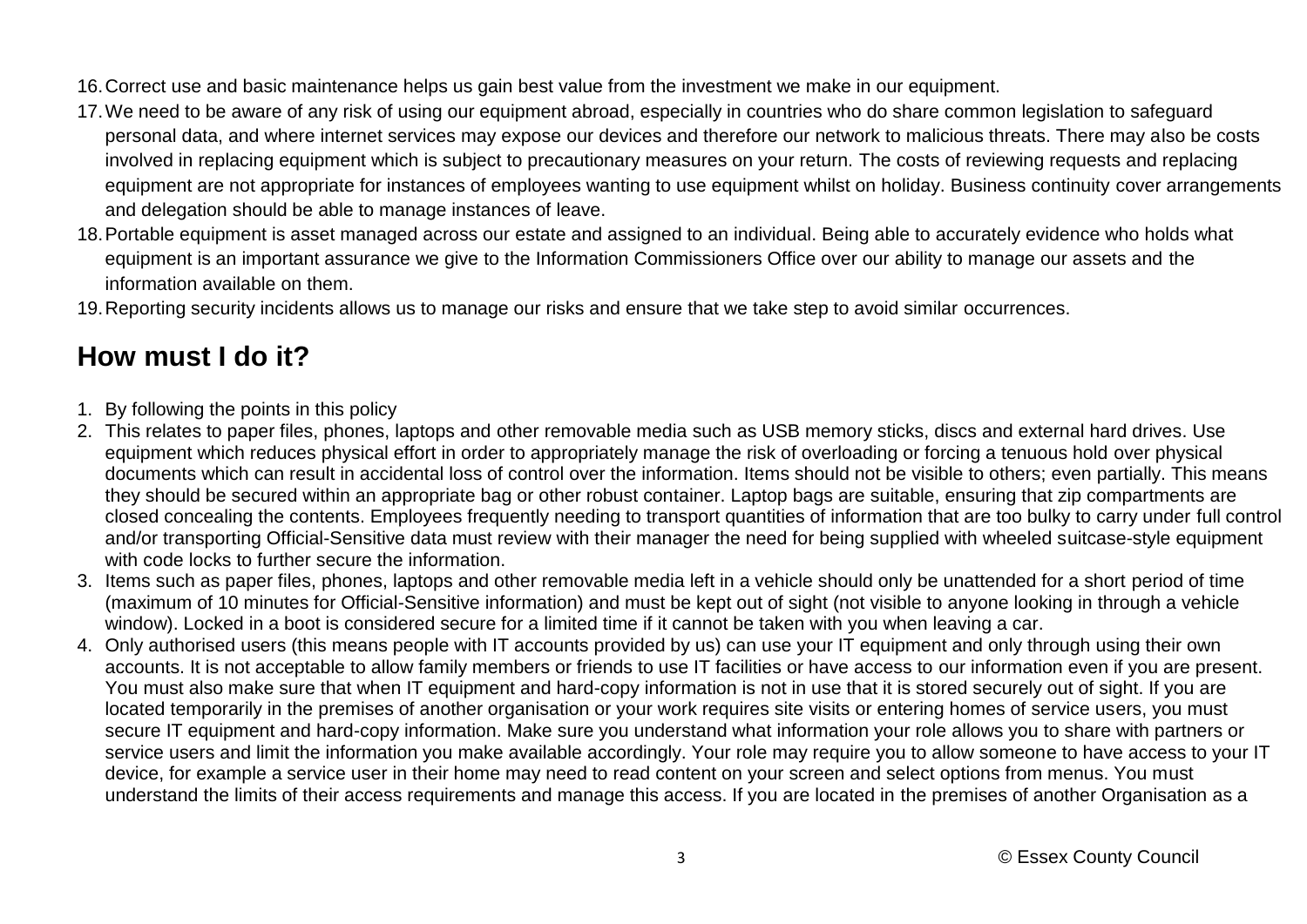semi-permanent base, it is reasonable to leave our data in your allocated office or team area provided that you have the same level of secure storage for equipment and hard-copy as you would in our buildings. You must get approval for storing our data in premises not managed by us from your manager if the location is anything other than your permanent office base.

- 5. On most systems this can be done by selecting 'public network' when setting up the access. Otherwise it will need to be done manually in the web browser options. All school data must be permanently deleted from a personal device when no longer being worked on or when the employee leaves the school
- 6. You should have access to systems or a log which allow you to 'sign-out' or record what information you are taking custody of, when taken, when returned and (if appropriate) why and under whose authority. Where such facilities are available they must be used.
- 7. Most employees who handle Official-Sensitive data will have been located with those of similar roles or be in self-contained spaces. However, there is always the possibility of unauthorised persons being in the vicinity when you may need to discuss sensitive personal data with colleagues near you or over the phone, or display on a screen. You must make sure as the person who is custodian of the information that it is appropriate to discuss or display the information in the circumstances. You must make sure that if you are overhearing or otherwise being exposed to data to which you should not have access, you alert the information custodian to the fact that they are not managing the information appropriately.
- 8. Make sure that you lock your screen at all times if you leave your laptop/ desktop or phone unattended to avoid someone accessing your account without your knowledge. Always supervise and monitor anyone using your device in the strictly limited circumstances where allowing someone access is acceptable (for example a service user in their home may need to read content on your screen and select options from menus).
- 9. This is including but not limited to computers, printers, phones, tablets and cameras. The school must authorise in writing any use of personal devices to process school data. The school must ensure that appropriate security is implemented on the personal device
- 10.Ensure that no-one in your vicinity can see and read the screen of your device. This applies to working in public places (such as cafes with Wi-Fi), in partner organisations' offices, and even when hotdesking within our premises when viewing Official-Sensitive data unless you are certain that others around you are allowed to see similar data.
- 11.Do not approve any offer from your device's browser to save your password when logging in to OWA.
- 12.Make use of the facilities for secure disposal of paper documents and IT storage devices.
- 13.Follow a leavers checklist with your manager
- 14.Raise a security incident and inform your manager. Provide any information requested of you by an investigating officer
- 15.Follow the instructions provided to you with your equipment
- 16.Follow the instructions provided to you with your equipment
- 17.Request an exception to policy request have your case considered
- 18.Ensure that any equipment given or received by you is through our processes
- 19.Follow the Security Incidents policy